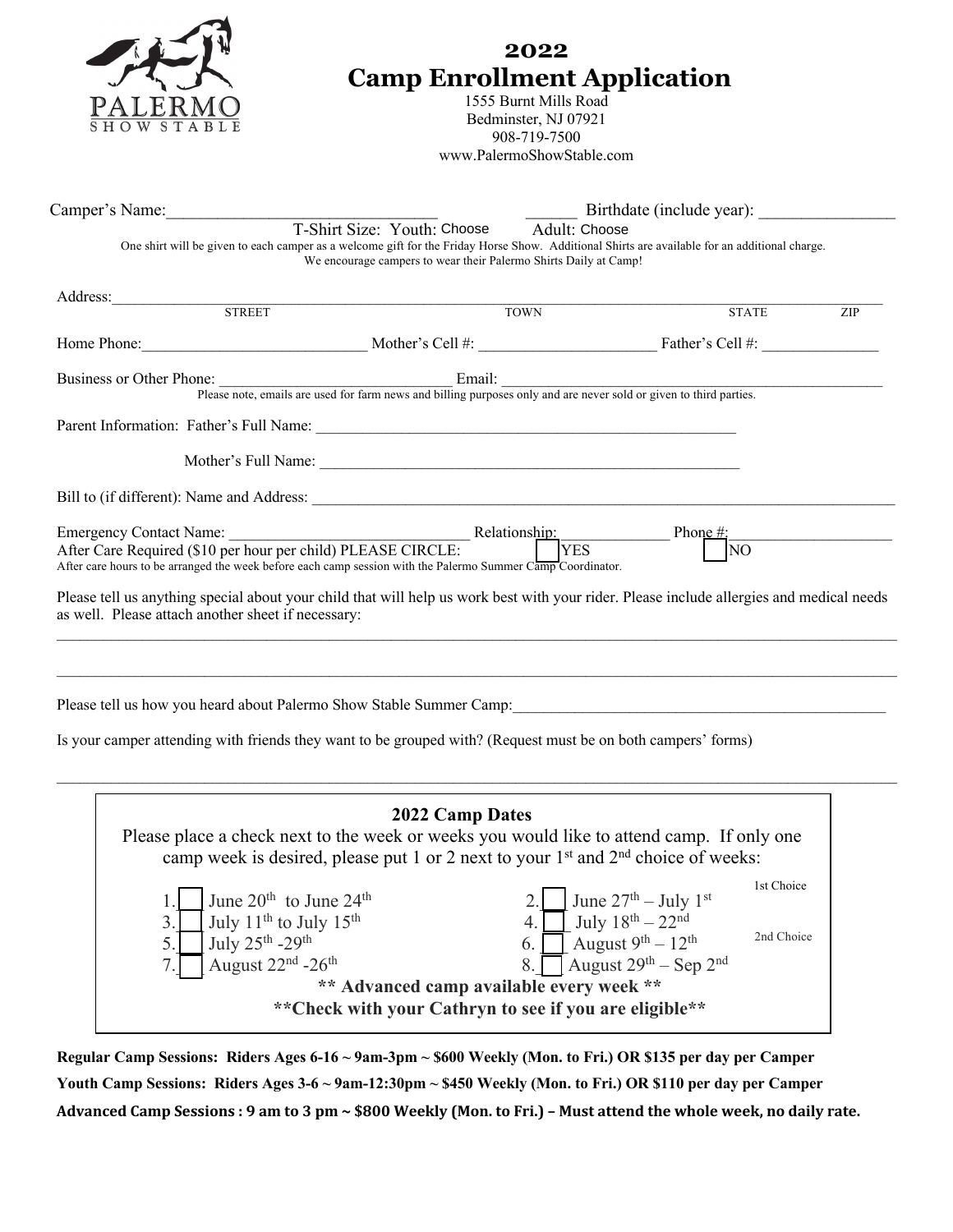

# **2022 Camp Enrollment Application**

1555 Burnt Mills Road Bedminster, NJ 07921 908-719-7500 www.PalermoShowStable.com

### **DISCOUNTS**

**EARLY BIRD DISCOUNT:** Sign up and pay in full by **April 15th** and receive **10% off**! There is NO LIMIT to the number of weeks you can apply this discount! Yes, you can use this discount in conjunction with all other applicable discounts! **SIBLING DISCOUNT:** \$25 off for each additional child in Regular/Advanced camp. Youth camp siblings receive a discount of \$20 off for each additional child.

**REFERAL DISCOUNT:** Refer a friend and receive \$25 off! Referral must be enrolled and paid in full before discount is applied. **MULTIPLE WEEK DISCOUNT:** Attend multiple weeks and receive \$50 off each additional week.

### **OTHER FEES AND CHARGES**

**DEPOSIT:** \$150 per child per week with application. Balance of tuition is due on or before June 10. In order to receive Early Bird Discount, payment in full is due before April 15<sup>th</sup>.

**TUITION REFUND POLICY:** Any tuition paid will be refundable only until 2 weeks before the session begins with the exception of a \$50 processing fee. For any cancellation within the two weeks prior to the start of the session, the deposit is non-refundable. **CHANGE OF SESSION:** Incurs a \$25 office charge, if space is available.

### **RIDING LEVELS**

CIRCLE APPROPRIATE RIDING LEVEL.

- A) Never ridden before/pony rides/Scout Events Chasses Ontion D) Walk Trot Canter
- 

B) Rever Huden before/pony Hues/Scout Events Choose Option B) Walk Trot Canter, Jumping x rails C) Walk/Trot **F**) Jumping Course Work

THIS SECTION MUST BE SIGNED BY PARENT OR GAURDIAN BEFORE APPLICATION IS ACCEPTED

I am aware of the following polices regarding camp fees, tuition, and policies: Deposits are nonrefundable for cancellations. No refunds are given for cancellations within two weeks prior to camp (however, for a fee of \$25, you may change to a different week of camp, or apply funds to lessons or horse shows at Palermo Show Stable). No refunds or credits will be given if a camper leaves early for any reason including dismissal due to disciplinary actions. In case of inclement weather, campers will ride in the indoor riding arena and learn horsemanship skills inside the barn. Account balances are due June 10.

In the event that I cannot be reached in an emergency, I hereby give permission to Palermo Show Stable, LLC staff to arrange for emergency medical care. I understand that Palermo Show Stable, LLC does not provide accident or medical insurance. Medical bills, including medications, will be the responsibility of the parent or guardian listed on this form.

I give Palermo Show Stable, LLC permission to use my email address for billing purposes and to keep me up to date on farm news, events, and specials. I also give permission to Palermo Show Stable, LLC permission to use images taken of my child while at Palermo Show Stable, LLC and horse shows we may attend off the property for promotional purposes.

I understand that Palermo Show Stable, LLC and its staff and volunteers are not responsible for lost or broken belongings.

I understand that Palermo Show Stable, LLC reserves the right to change camp schedules, staff, and riding groups.

I/We (Parent or Guardian) have read, understand, and agree to all the farm rules of Palermo Show Stable, LLC (available in the folder in the barn) and all the terms of this registration.

NO CAMPER WILL ATTEND WITHOUT A SIGNED APPLICATION, SIGNED LIABILITY RELEASE AND PAYMENT IN FULL

## *WHAT DOES MY CAMPER NEED TO BRING EACH DAY?*

Riding Breeches, Jodhpurs, or Long Pants Palermo T Shirt or Other Short Sleeve Shirt Lunch, Water, Drinks, Snacks Sunscreen is Recommend

Paddock Boots, Riding Boots, or Boots with Low Heel Riding Helmet (Riding Gloves are optional, but recommended)

Swim Suit and Towel for Bathing Horses and Water Games Shorts for Other Activities (Optional) *Please call us with any questions!*

Parent's Signature: \_\_\_\_\_\_\_\_\_\_\_\_\_\_\_\_\_\_\_\_\_\_\_\_\_\_\_\_\_\_\_\_\_\_\_\_\_\_\_\_\_\_\_\_\_\_\_\_\_\_\_\_\_\_\_\_\_\_\_\_\_\_\_\_\_\_\_ Date: \_\_\_\_\_\_\_\_\_\_\_\_\_\_\_\_\_\_\_\_\_\_\_\_

**Thank you for your application! As our thank you gift to you all campers will receive 25% off their first lesson package! (New customers only)**